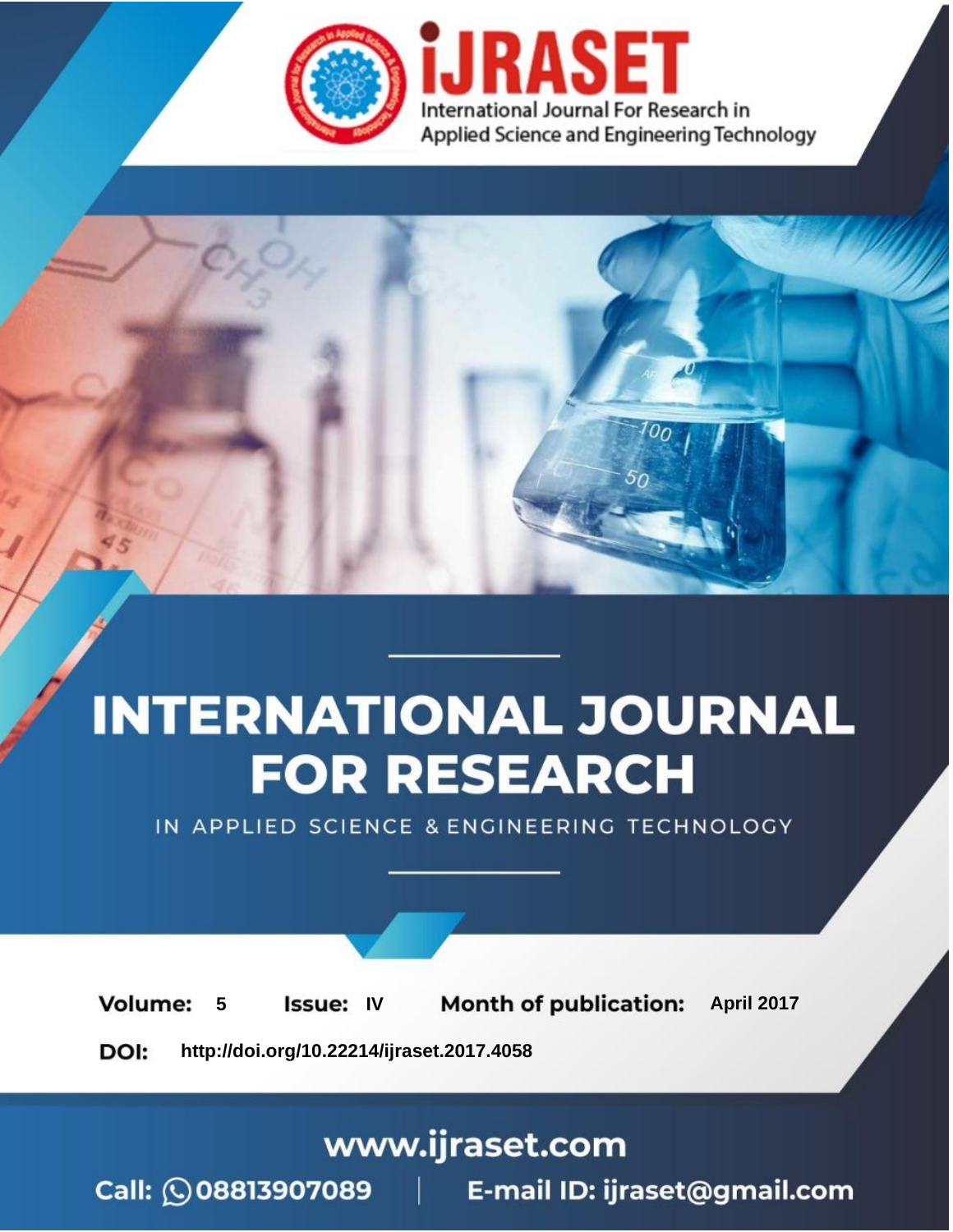**International Journal for Research in Applied Science & Engineering** 

# **Technology (IJRASET) FPGA High Performance Pipelined Architecture Of Elliptic Scalar Multiplication Over GF(2m) for IOT**

Kiran Sulthana  $S^1$ , Dr. V. Ellappan<sup>2</sup>

*<sup>1</sup>PG scolar, <sup>2</sup>Professor, Department of ECE, Mahendra Engineering College, Namakkal, India .*

*Abstract*: *The existing era has seen an excellent growth in communications. Various applications like Internet banking, mobile communication, Personal Digital Assistasnce(PDAs), smartcards, etc. have emphasized the need for security in resource constrained environments. Elliptic curve cryptography (ECC) serves as a perfect cryptographic tool as it has short key sizes and security comparable to that of other standard public key algorithms. The efficiency is largely affected by the underlying arithmetic primitives. Multiplication and Inversion are the two most important primitive fields which FPGA design of our concept reveals. The smallest programmable entity in an FPGA is the look up table. The arithmetic algorithms proposed in this thesis maximizes the utilization of LUTs on the FPGA. A novel finite field multiplier based on the recursive Karatsuba algorithm is proposed. The proposed multiplier combines two variants of Karatsuba, The general Karatsuba multiplier has a large gate count but for small sized multiplications is compact because it utilizes LUT resources efficiently. For large sized multiplications, the simple Karatsuba is efficient as it requires lesser gates. In our hybrid multiplier, the simple algorithm performs the initial recursion whereas the general algorithm performs the final multiplication of small sizes. The multiplier thus obtained has the best area time product compared to reported literature.* 

*Keywords*: *Cryptography, Elliptic Curve Cryptography, FPGA, Karatsuba Multiplier, Recursion* 

### **I. INTRODUCTION**

Elliptic curve cryptography is rapidly become the standard for public key ciphers because of the large amount of security provided per key bit. Many authorised concerns have shifted from other public-key cryptographic techniques to ECC. To match the speed requirements for real time applications hardware acceleration of ECC is a necessity. For the inversion another important field primitive, the ItohTsujii algorithm (ITA), is designed to use optimal exponentiation circuits specific to the LUT size of the underlying FPGA platform. These field primitives are combined to realize the elliptic curve scalar multiplier. This project explores opportunities for pipelining the design for high-speed. This project extends the work proposed in to approximate the delay in the critical path by the number of k input LUTs in the path. This is used to determine analytically the location of the pipeline stages in the architecture. The number of pipeline stages in the architecture also critically affects the computation time. The optimal number of pipeline stages in the design. The framework has been applied on two well-known scalar multiplication techniques, namely, left-to-right double and add algorithm with binary signed digit representation of the scalar, and the Montgomery ladder based scalar multiplication. The analysis shows that, while a three stage pipeline gives best performance for the former scalar multiplication method, a four stage pipeline is more suited for the latter. The three- stage pipelined architecture for double and add based scalar multiplication on Xilinx Spartan 3E platforms has a computation time of 10 μ<sup>s</sup> with an area of 3789 slices. The four-stage pipelined architecture needs a computation time of 9.5 μs, with an area of 3513 slices on the Spartan 3E platform, when this technique is applied on the scalar multiplier based montogomery ladder.

### **II. RELATED WORK**

Literature is a significant treasure house of various VLSI architectures for point multiplication in ECC. The followings are the various literatures regarding the exsisting architectures. Reza Azarderakhsh and Koray Karabina [13] designed a new double point multiplication algorithm and its application to binary elliptic curves with endomorphism. The differential addition chains based algorithm was written in this design. The architecture was designed with a uniform structure and has some degree of built-in resistance against side channel analysis attacks. Its double point multiplication algorithm depends on an adaptation of Montgomery's PRAC algorithm.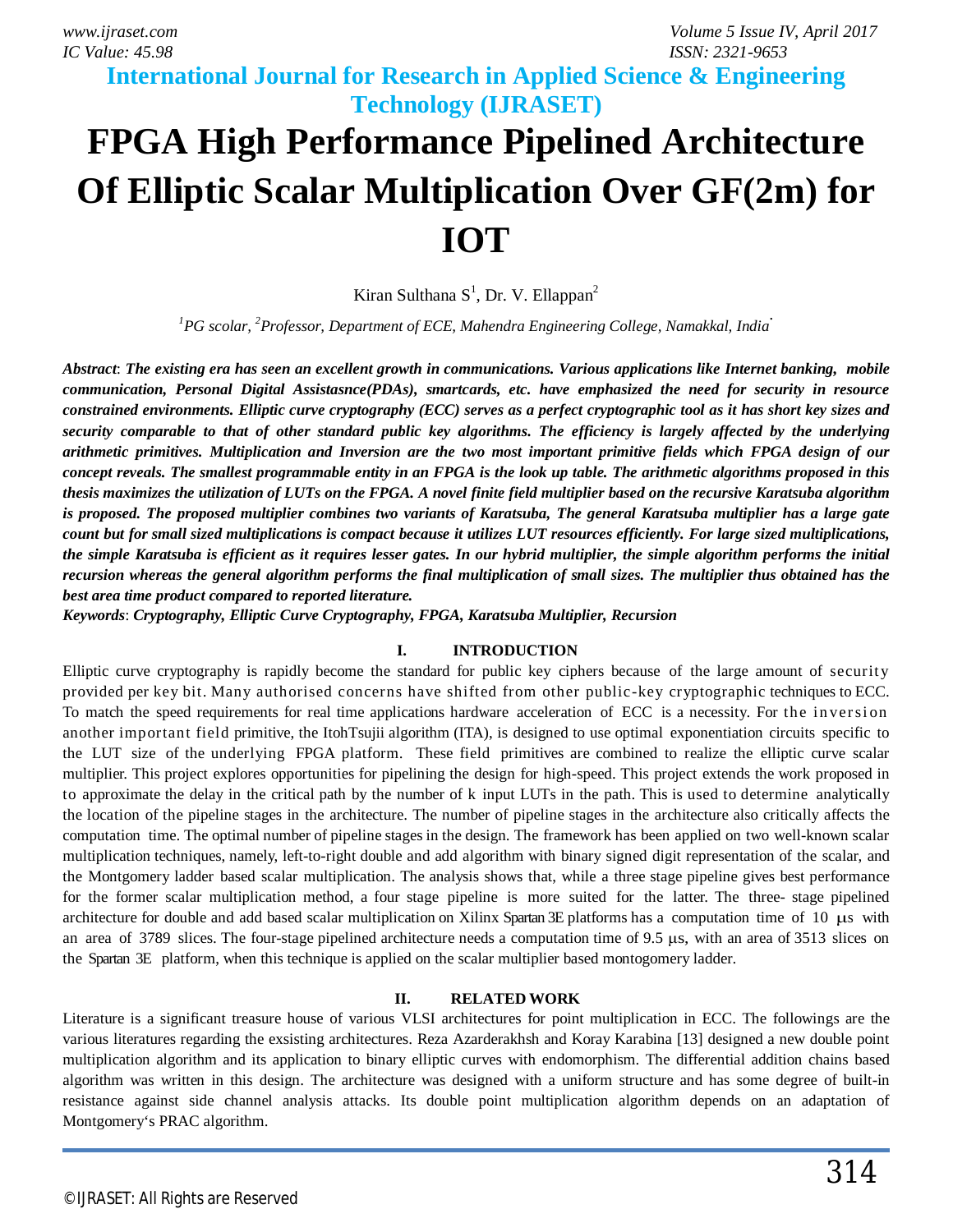*IC Value: 45.98 ISSN: 2321-9653*

*www.ijraset.com Volume 5 Issue IV, April 2017*

## **International Journal for Research in Applied Science & Engineering Technology (IJRASET)**

Efficient elliptic curve point multiplication using digit-serial binary field operations was designed by Gustavo D. Sutter et.al [14]. They used a new high-speed point multiplier for elliptic curve cryptography using either field programmable gate array or application-specified integrated circuit technology. Their design adapted a digit-serial approach in GF multiplication and GF division in order to construct an efficient elliptic curve multiplier using projective coordinates. The design involved many basic arithmetic operations in the underlying finite field. There are different acceleration techniques to improve the performance of the ECC operations. Three types of algorithm Montgomery Ladder Algorithm are used in the point multiplication technique. Point multiplication using three multipliers and one divisor and precomputing xP−1. This design achieved point multiplication over GF (2163) in 19.38 μs in Virtex-E devices and in 5.48 μs in Virtex-5.

Efficient RNS implementation of elliptic curve point multiplication over GF (p) was designed by Mohammad Esmaeildoust et.al [15]. In this design, based on the residue number system (RNS), new hardware architecture for ECPM over GF (p) was established. The designed architecture encompasses RNS bases with various word-lengths to efficiently implement RNS Montgomery multiplication. In that method two versions of fast and area-efficient designs for RNS Montgomery multiplication in six and fourstage pipelined architectures were used. When compared to state-of-the-art implementations, their implemented design achieved higher speeds and better area–delay.

#### **III. METHODOLOGY**

### *A. FPGA – Based Elliptical Curve Cryptographic Coprocessor*

Elliptic curve cryptosystems are public key protocols whose security is based on the conjectured difficulty of solving the discrete logarithm problem on an elliptic curve. Assuming Q to be a point of order n on an elliptic curve it is desirable to compute mQ, where m is an integer smaller than n. This will be done by using several additions, doublings, or possibly negations of points on the elliptic curve to achieve the result. These operations depends to arithmetic operations in the finite field  $K = Fqn$ , over which the elliptic curve definition happens. The fields which have characteristic 2, i.e., q is a power of 2 has been concentrated more in this work. The required computations to compute mQ can be categorized at three levels. Each requires thorough investigations to enable the design of a high performance elliptic curve co-processor.



Fig 1 Three Stages of Performing Elliptic Cuve

### *B. Processing Unit*

The processing unit is a combined architecture for differential point addition and differential point doubling operations. The major portion of the available slices are occupied by the processing unit because of the involvement of various finite field arithmetic units for computing the output point addition and doubling values. So the main contribution of this work is focused on designing an area efficient processing unit with a reduction in number of incorporated Arithmetic units. The modified area efficient data dependency graph for the processing unit. Proposed data dependency graph for computing double point multiplication employs area efficient finite multipliers, squarers, and adders based on differential point addition and doubling formulae given in [4]. For reducing the arithmetic units for computation we have designed the processing unit using 4 stage of pipeline process. The inputs to the processing unit are three points and a difference between two points (the input points values are selected based on the sequence from the control unit). The parameter  $a<sup>1</sup>$  is a constant integer value from the elliptic curve equation considered for cryptography.

Four stages of input point processing happens when the processing unit is loaded with input. After the completion of the previous stage, the values are stored temporarily in the respective registers (Buffers) and then only the next level of process begins. Therefore in the proposed architecture, the reuse of registers and other arithmetic units that are used in previous stage of process takes place.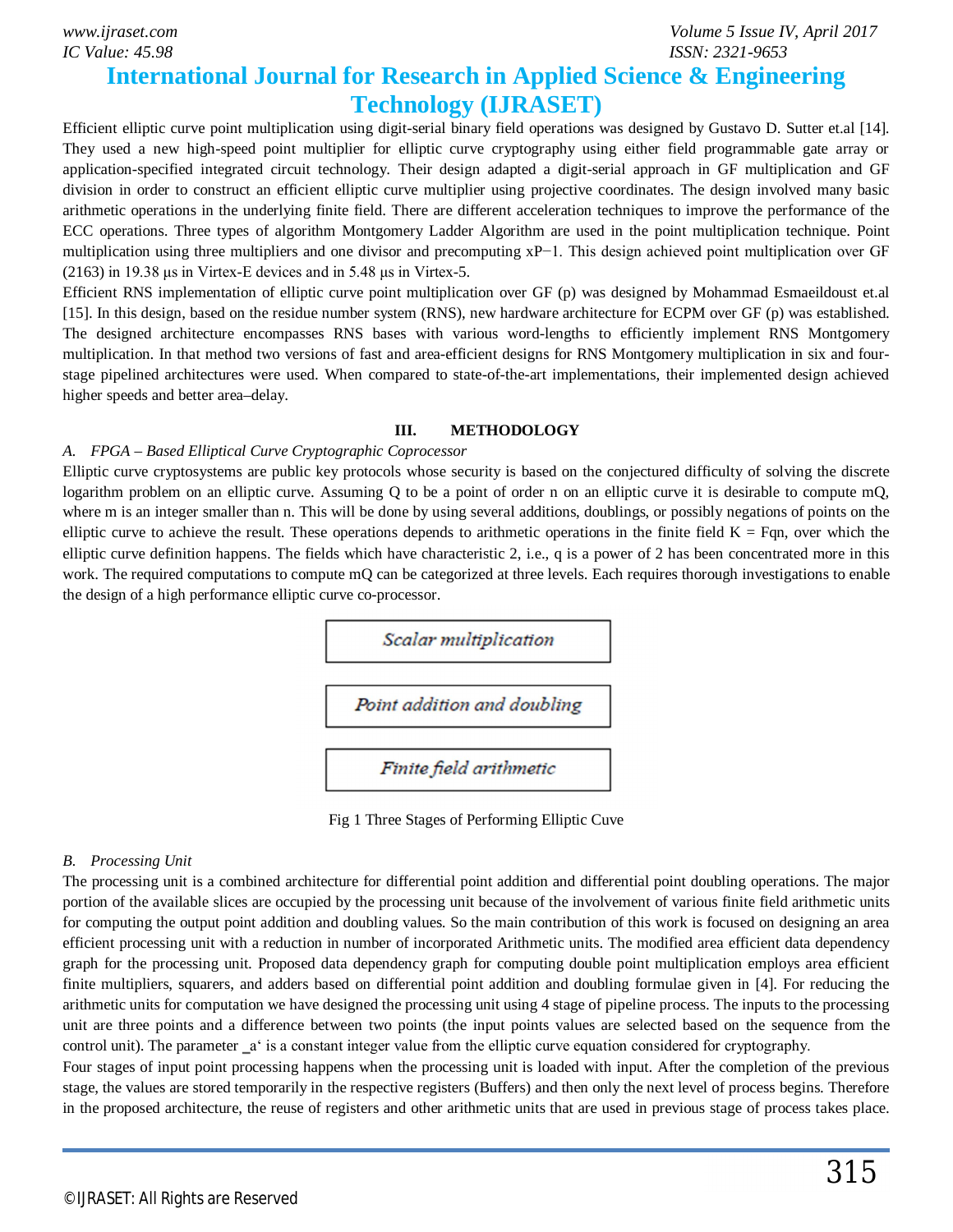## *IC Value: 45.98 ISSN: 2321-9653*

### **International Journal for Research in Applied Science & Engineering Technology (IJRASET)**

For example in data flow graph the multiplier used in the first stage of computation can be reused in the stage four and the squarer used in the fourth stage can be reused in the final output computation stage thereby reducing the need for extra multipliers and squarers. The buffers that are used in the previous stage and that are found to be empty in the next stages are reused efficiently for making processing unit area efficient The arithmetic units that are incorporated inside proposed resource reusable combined architecture for differential point addition and differential point doubling are discussed in detail in following sections.

### *C. Multiplication Unit*

The design of Finite field multipliers is the complex issue in the implementation of the ECC processor. A number of multipliers with different area and time complexity are reported in the available literatures. In this work, an area efficient architecture for Karatsuba's multiplier which incorporates digit-level polynomial basis multiplier is adopted. The modified Karatsuba multiplier used in proposed architecture for double point multiplication multiplies 2 finite inputs  $A^c$  and  $B^c$  of m-bit length. Processing in Karatsuba multiplier is preceed with the splitting of each operand into two equal parts.The internal processor includes 3 multipliers and 4 adders. The architecture for Karatsuba multiplier is as shown in figure 2.



Fig 2Architecture for *G(2m)* Karatsuba multiplier .

### **IV. RESULT AND COMPARISION**

We synthesized our design on a Xilinx Virtex-6 XC6VSX475T-2 FPGA using ISE 11.5. Karatsuba multipliers are constructed by applying Karatsuba layers recursively down to 32-bit multipliers generate by Xilinx coregen. We found that a 32-bit fast carry-chain has a maximum clock frequency of 400 *MHz*, which is close to the maximum frequency of the 32-bit multipliers. Thus, we select 32-bits as our limb-width in every Karatsuba layer. Figure 4 shows the resource utilization of batch pipelined Montgomery multipliers with different bitwidths.

We found the designs' clock frequencies are lower than the theoretical 400 *MHz* limit. A major contributor to this is likely increased routing delay in large designs as the average separation between components increases. The insertion of additional pipelining registers reduce this routing delay. We implemented software Montgomery multiplication using Algorithm 1 with the long integer multiplication functions provided by the GMP multiple-precision library [14]. We benchmarked this software implementation on an Intel Xeon E5420 CPU running at 2.5 *GHz*. The single-threaded performance was multiplied by 4 to estimate the maximum aggregate performance of using all four cores. The estimation of power consumption is done by the CPUs thermal design power (TDP) specification.

I estimate the maximum number of different bit-width multiplier cores that could be mapped to the Virtex-6 and their performance. The power consumption of these FPGA implementations is estimated using the Xilinx power estimator tool with an activity rate of 50 %, a very pessimistic estimate. Table I shows the performance speedup and per-multiplication energy efficiency of our FPGA implementations against the software implementations. We normalized the performance and resource requirements of previous 512-bit block-wise Montgomery multiplier designs with the architecture proposed in this paper. It is impossible to determine the exact operating frequency of these designs, we optimistically assume they can all operate at 500 MHz when mapped to our target Virtex-6 device. We also normalized the fine-grained logic usage of [10] to the Virtex-6 LUT by assuming that each Virtex-6 LUT can realize one Virtex-2 slice. We calculated both the normalized area*L*-delay product (i.e.

LUTs) and area*M*-delay product (i.e. embedded multiplier) as shown in Table II. We achieve significantly lower areadelay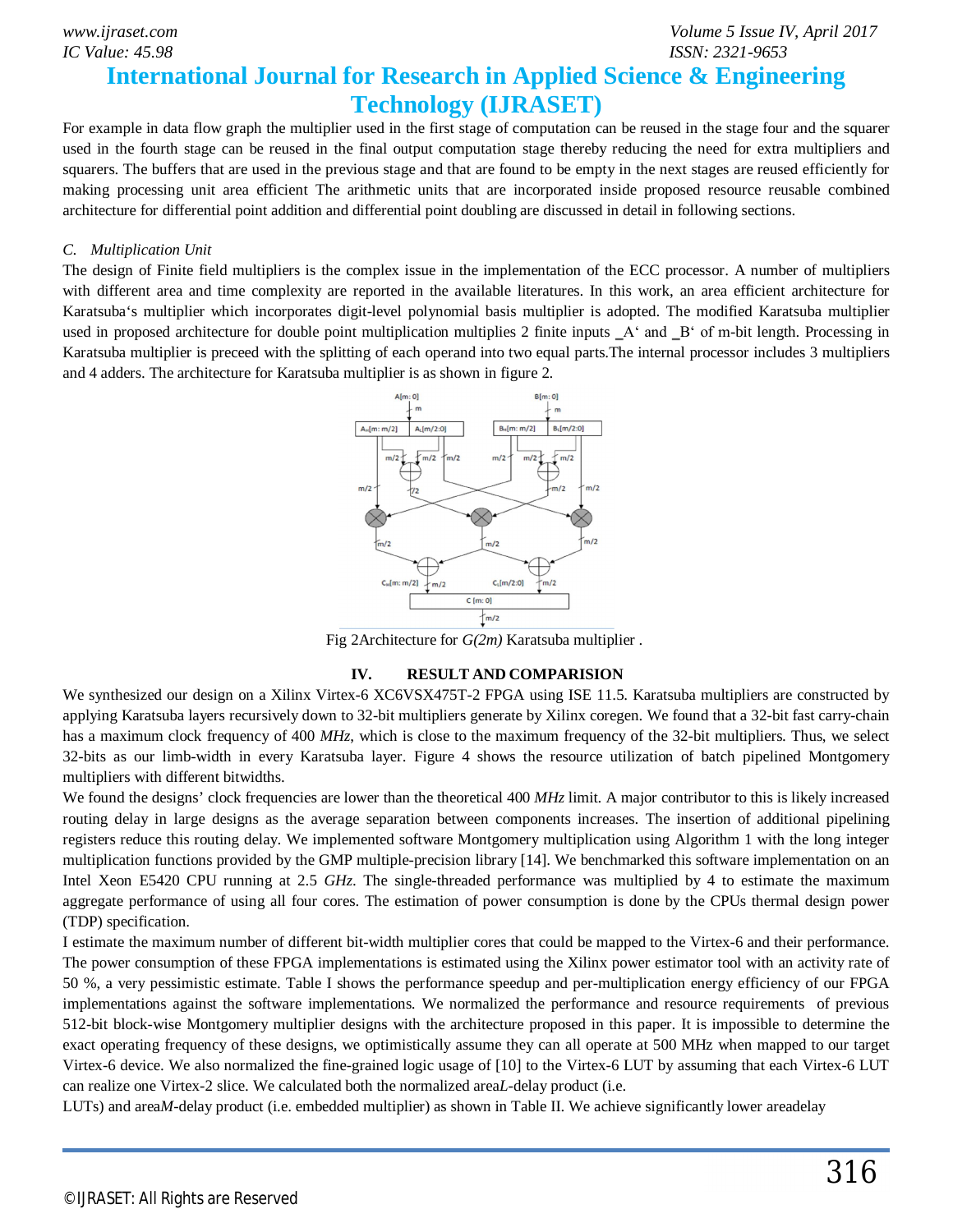*IC Value: 45.98 ISSN: 2321-9653*

*www.ijraset.com Volume 5 Issue IV, April 2017*

### **International Journal for Research in Applied Science & Engineering Technology (IJRASET)**

products thanks to the *O*(*N*(log 3*=* log 2)) complexity of the Karatsuba algorithm.The size of our Karatsuba-based Montgomery multiplier is major drawback. Large multipliers found it difficult to operate at high clock frequencies because of routing delay eventhough high throughput is provided by fully parallelized . This can be overcomed in future works by finding different ways of serializing parts of the architecture.

### **V. CONCLUSIONS**

In this paper, we presented a Karatsuba-based Montgomery multiplier for cryptography applications using long integers. The multipliers have significantly lower area-delay products compared with previous designs. They also provide excellent performance and energy efficiency compared with software implementations. Future work includes research on serializing the design so that it can reach parts of the design space using fewer resources.

The simple Karatsuba multiplier is more efficient for large sized multiplications. After a thorough search, a threshold of 29 was found. Multiplications smaller than 29 bits is done using the classical Karatsuba multiplier, while larger multiplications are done with the the bit parallel Karatsuba multiplier.

#### **REFERENCES**

- [1] K. Järvinen, "Optimized FPGA-based elliptic curve cryptography processor for high speed applications," Integr., VLSI J., vol. 44, no. 4, pp. 270–279, Sep. 2011.
- [2] J. A. Solinas, "Efficient arithmetic on Koblitz curves," Designs, Codes Cryptography, vol. 19, nos. 2–3, pp. 195–249, 2000.
- [3] K. Järvinen and J. Skytta, "On parallelization of high-speed processors for elliptic curve cryptography," IEEE Trans. Very Large Scale Integr.(VLSI) Syst., vol. 16, no. 9, pp. 1162–1175, Sep. 2008.
- [4] R. Azarderakhsh and A. Reyhani-Masoleh, "Efficient FPGA implementations of point multiplication on binary edwards and generalized Hessian curves using Gaussian normal basis," IEEE Trans. Very Large Scale Integr. (VLSI) Syst., vol. PP, no. 99, p. 1, Jun. 2011.
- [5] N. A. Saqib, F. Rodríguez-Henríquez, and A. Diaz-Perez, "A parallel architecture for fast computation of elliptic curve scalar multiplication over GF(2m)," in Proc. 18th Int. Parallel Distrib. Process. Symp., Apr.2004, pp. 144–151.
- [6] Q. Pu and J. Huang, "A microcoded elliptic curve processor for GF(2m)using FPGA technology," in Proc. Int. Conf. Commun., Circuits Syst.,vol. 4. Jun. 2006, pp. 2771–2775.
- [7] Xilinx, "Using block RAM in spartan-3 generation FPGAs," Xilinx, San Jose, CA, Tech. Rep. XAPP-463, 2005.
- [8] K. Sakiyama, L. Batina, B. Preneel, and I. Verbauwhede, "Superscalar oprocessor for high-speed curve-based cryptography," in Proc. 8th Int.Workshop Cryptographic Hardw. Embedded Syst., 2006, pp. 415–429.
- [9] B. Ansari and M. Hasan, "High-performance architecture of elliptic curve scalar multiplication," IEEE Trans. Comput., vol. 57, no. 11, pp.1443–1453, Nov. 2008.
- [10] W. N. Chelton and M. Benaissa, "Fast elliptic curve cryptography on FPGA," IEEE Trans. Very Large Scale Integr. (VLSI) Syst., vol. 16, no. 2,pp. 198–205, Feb. 2008.